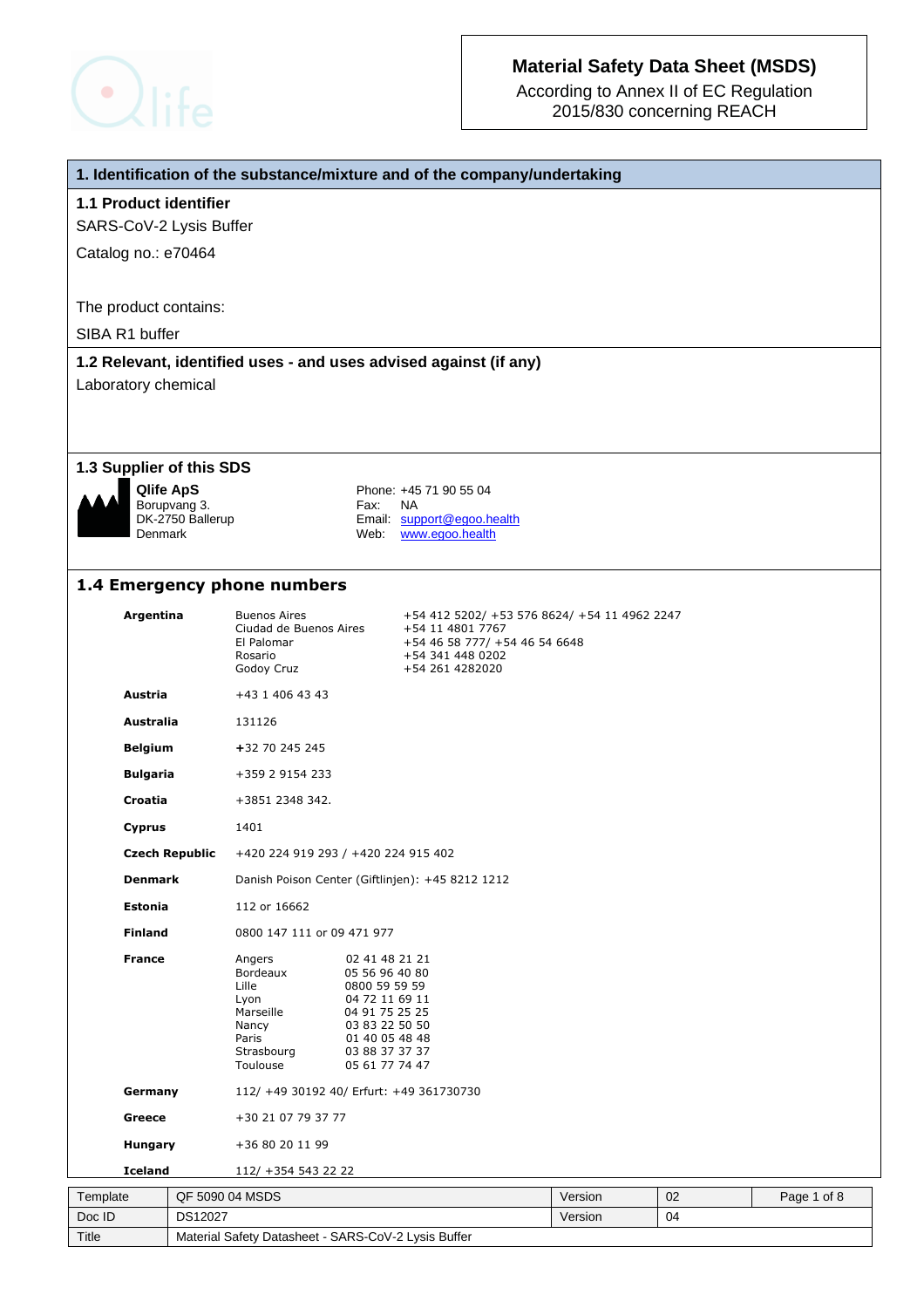

According to Annex II of EC Regulation 2015/830 concerning REACH

# **1.4 Emergency phone numbers**

| <b>Ireland</b>  | +353 1 837 9964 (medical professionals) +353 1 809 2166 (public)  |                                                                                                                                                                                 |  |
|-----------------|-------------------------------------------------------------------|---------------------------------------------------------------------------------------------------------------------------------------------------------------------------------|--|
| <b>Israel</b>   | +972 4 854 19 00                                                  |                                                                                                                                                                                 |  |
| Italy           | Foggia<br>Napoli<br>Roma<br>Firenze<br>Pavia<br>Milano<br>Bergamo | 71122 800183459<br>80131 081-5453333<br>161 06-49978000 or 168 06-3054343 or 400165 06 68593726<br>50134 0557947819<br>27100 0382-24444<br>20612 02-66101029<br>24127 800883300 |  |
| Latvia          | 112 or +371 67042473                                              |                                                                                                                                                                                 |  |
| Liechtenstein   | 112                                                               |                                                                                                                                                                                 |  |
| Lithuania       | 8-5 2362052                                                       |                                                                                                                                                                                 |  |
| Luxembourg      | $(+352)$ 8002 5500                                                |                                                                                                                                                                                 |  |
|                 | <b>The Netherlands</b> $+31(0)30 274 8888$                        |                                                                                                                                                                                 |  |
| <b>Norway</b>   | 22 59 13 00                                                       |                                                                                                                                                                                 |  |
| Poland          | Krakow<br>Lodz<br>Sosnowiec<br>Warszawa<br>Wroclaw<br>Gdansk      | +48 (12) 411 99 99<br>+48 42 63 14 724<br>+48 32 266 11 45<br>+48 22 619 66 54<br>+48 71 343 30 08<br>+48 (58) 682 04 04                                                        |  |
| Portugal        | +351 800 250 250                                                  |                                                                                                                                                                                 |  |
| <b>Romania</b>  | +402 212 106 282                                                  |                                                                                                                                                                                 |  |
| <b>Russia</b>   | Ekaterinburg<br>Moscow<br>Saint-Petersburg                        | +7 343 229 9857<br>+7 495 628 1687<br>+7 921 757 3228                                                                                                                           |  |
| <b>Slovakia</b> | +421 2 5477 4166                                                  |                                                                                                                                                                                 |  |
| <b>Slovenia</b> | 112 or +386 41 635 500                                            |                                                                                                                                                                                 |  |
| <b>Spain</b>    | +34 91 562 04 20                                                  |                                                                                                                                                                                 |  |
| Sweden          | 112 (national callers); +46 (0)10 456 6700                        |                                                                                                                                                                                 |  |
| Switzerland     | +41 44 251 51 51 (in Switzerland dial 145)                        |                                                                                                                                                                                 |  |
| <b>Turkey</b>   | +90 0312 433 70 01 or 0 800 314 7900                              |                                                                                                                                                                                 |  |
|                 |                                                                   | Non-emergency 111 number for specific information on poisons, or 999 in an emergency. (844 892 0111)                                                                            |  |

| Template | QF 5090 04 MSDS                                     | Version | 02 | Page 2 of 8 |
|----------|-----------------------------------------------------|---------|----|-------------|
| Doc ID   | <b>DS12027</b>                                      | Version | 04 |             |
| Title    | Material Safety Datasheet - SARS-CoV-2 Lysis Buffer |         |    |             |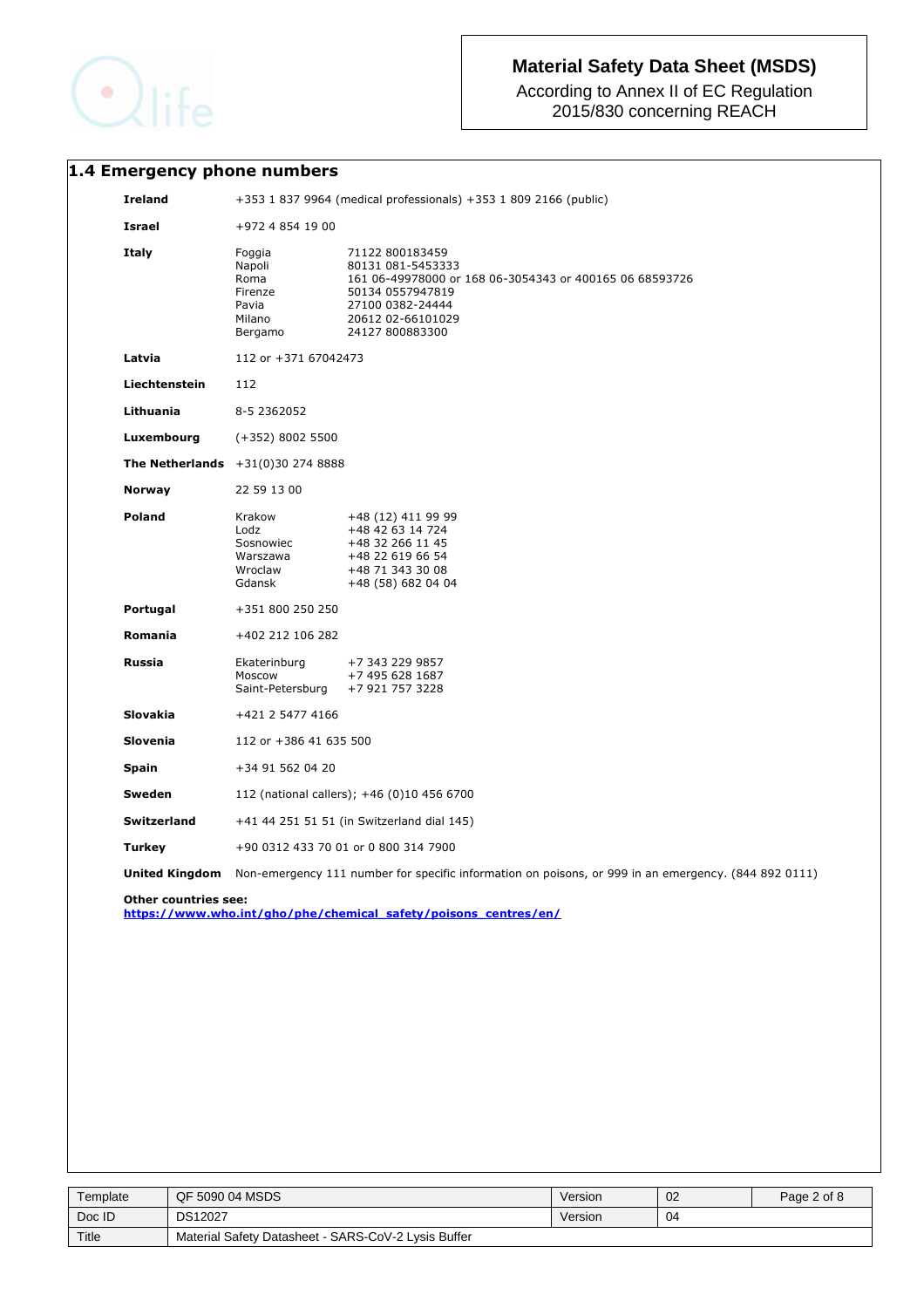

According to Annex II of EC Regulation 2015/830 concerning REACH

| 2. Hazards identification     |                                                                    |                                                                                                  |  |  |
|-------------------------------|--------------------------------------------------------------------|--------------------------------------------------------------------------------------------------|--|--|
| 2.1 Classification of mixture |                                                                    |                                                                                                  |  |  |
| Name of component             | <b>Classification according to</b><br>regulation (EC) No 1272/2008 | <b>H</b> Statements                                                                              |  |  |
| SIBA R1 buffer                | Skin Sens. 1; H317<br>Aquatic Chronic 3; H412                      | May cause an allergic<br>skin reaction.<br>Harmful to aquatic life<br>with long lasting effects. |  |  |

# **2.2 Label elements mixture**

| Name of<br>component | <b>Hazard pictograms</b> | <b>Signal word</b> | <b>H</b> Statements                                                                                              | <b>P</b> Statements                                                                                                                                                                                                                                                                                                                                                                                                                                      |
|----------------------|--------------------------|--------------------|------------------------------------------------------------------------------------------------------------------|----------------------------------------------------------------------------------------------------------------------------------------------------------------------------------------------------------------------------------------------------------------------------------------------------------------------------------------------------------------------------------------------------------------------------------------------------------|
| SIBA R1 buffer       |                          | Warning            | H317 May cause an<br>allergic skin<br>reaction.<br>H412 Harmful to<br>aquatic life with<br>long lasting effects. | P273 Avoid release<br>to the environment.<br>P <sub>280</sub> Wear<br>protective<br>gloves/protective<br>clothing/eye<br>protection.<br>P333+P313 If skin<br>irritation or a rash<br>occurs: Get medical<br>advice/attention.<br>P362 Take off<br>contaminated<br>clothing and wash<br>before reuse.<br>P272 Contaminated<br>work clothing<br>should not be<br>allowed out of the<br>workplace.<br>P302+P352 IF ON<br>SKIN: Wash with<br>soap and water. |

# **2.3 Other hazards (if any) not resulting in classification**

-

| Template | QF 5090 04 MSDS                                     | Version | 02 | Page 3 of 8 |
|----------|-----------------------------------------------------|---------|----|-------------|
| Doc ID   | <b>DS12027</b>                                      | Version | 04 |             |
| Title    | Material Safety Datasheet - SARS-CoV-2 Lysis Buffer |         |    |             |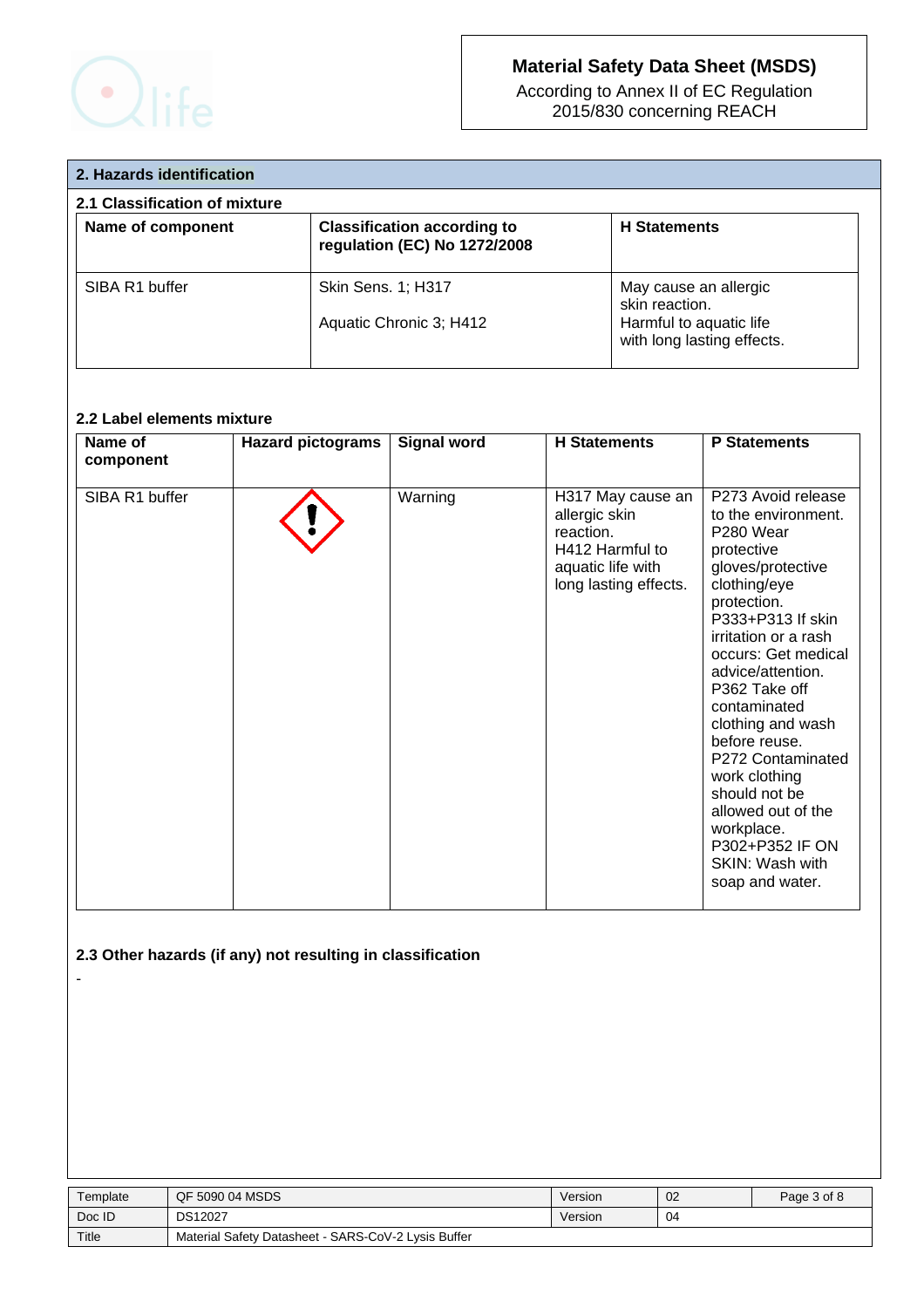

According to Annex II of EC Regulation 2015/830 concerning REACH

| 3. Composition/information on ingredients |                                                                                                                       |                                            |            |           |                                                                                                                                                                                                                                        |
|-------------------------------------------|-----------------------------------------------------------------------------------------------------------------------|--------------------------------------------|------------|-----------|----------------------------------------------------------------------------------------------------------------------------------------------------------------------------------------------------------------------------------------|
| 3.1 Mixtures                              |                                                                                                                       |                                            |            |           |                                                                                                                                                                                                                                        |
| <b>Component</b>                          | <b>Substance</b>                                                                                                      | <b>Concentration</b><br>(in kit component) | CAS Reg. # | EC#       | <b>Classification</b><br>(kit component)                                                                                                                                                                                               |
| SIBA R1 buffer                            | Reaction mass of:<br>5-chloro-2-methyl-<br>2H-isothiazolin-3-<br>one and 2-methyl-<br>2H-isothiazol-3-<br>one $(3:1)$ | $< 0.004\%$                                | 55965-84-9 | 911-418-6 | Acute Tox. 3,<br>Acute Tox. 2, Skin<br>Corr. 1C, Eye<br>Dam. 1, Skin Sens.<br>1A, Aquatic Acute<br>1, Aquatic Chronic<br>1; H301<br>H310<br>H330<br>H <sub>3</sub> 14<br>H318<br>H317<br>H400<br>H410<br>$M = 100,$<br>M(Chronic): 100 |

# **Other information:**

Reaction mass of 5-chloro-2-methyl-2H-isothiazolin-3-one and 2-methyl-2H-isothiazol-3-one (3:1):

- Eye Dam. 1:  $C \ge 0.6\%$
- Eye Irrit. 2; H319: 0.06% ≤ C < 0.6%
- Skin Corr. 1C: C ≥ 0.6%
- Skin Irrit. 2; H315: 0.06% ≤ C < 0.6%
- Skin Sens. 1A: C ≥ 0.0015%

## **4. First aid measures**

## **4.1 First aid measures**

| After inhalation: | Immediately remove the casualty from exposure and move to fresh air. If breathing stops,<br>immediately apply mechanical ventilation and apply an oxygen mask if available. Arrange<br>medical treatment. |
|-------------------|-----------------------------------------------------------------------------------------------------------------------------------------------------------------------------------------------------------|
|                   | After aline contact: Week off with planty of coop water. Remove contaminated elething If necessary extense modi                                                                                           |

- After skin contact: Wash off with plenty of soap water. Remove contaminated clothing. If necessary, arrange medical treatment.
- After eye contact: Rinse out with plenty of water with the eyelids held wide open. Arrange medical treatment.
- After ingestion: Immediately make casualty drink plenty of water (up to 2 glasses). Immediately arrange medical treatment.

## **4.2 Important symptoms and effects, acute and delayed**

If first aid measures are adhered to: No acute or delayed effects.

Otherwise: Irritation of skin, eyes.

## **4.3 Indication of immediate medical attention and special treatment**

Other than described in subsection 4.1: At the discretion of medical staff, depending on the casualty´s condition.

| Template | QF 5090 04 MSDS                                     | Version | 02 | Page 4 of 8 |
|----------|-----------------------------------------------------|---------|----|-------------|
| Doc ID   | <b>DS12027</b>                                      | Version | 04 |             |
| Title    | Material Safety Datasheet - SARS-CoV-2 Lysis Buffer |         |    |             |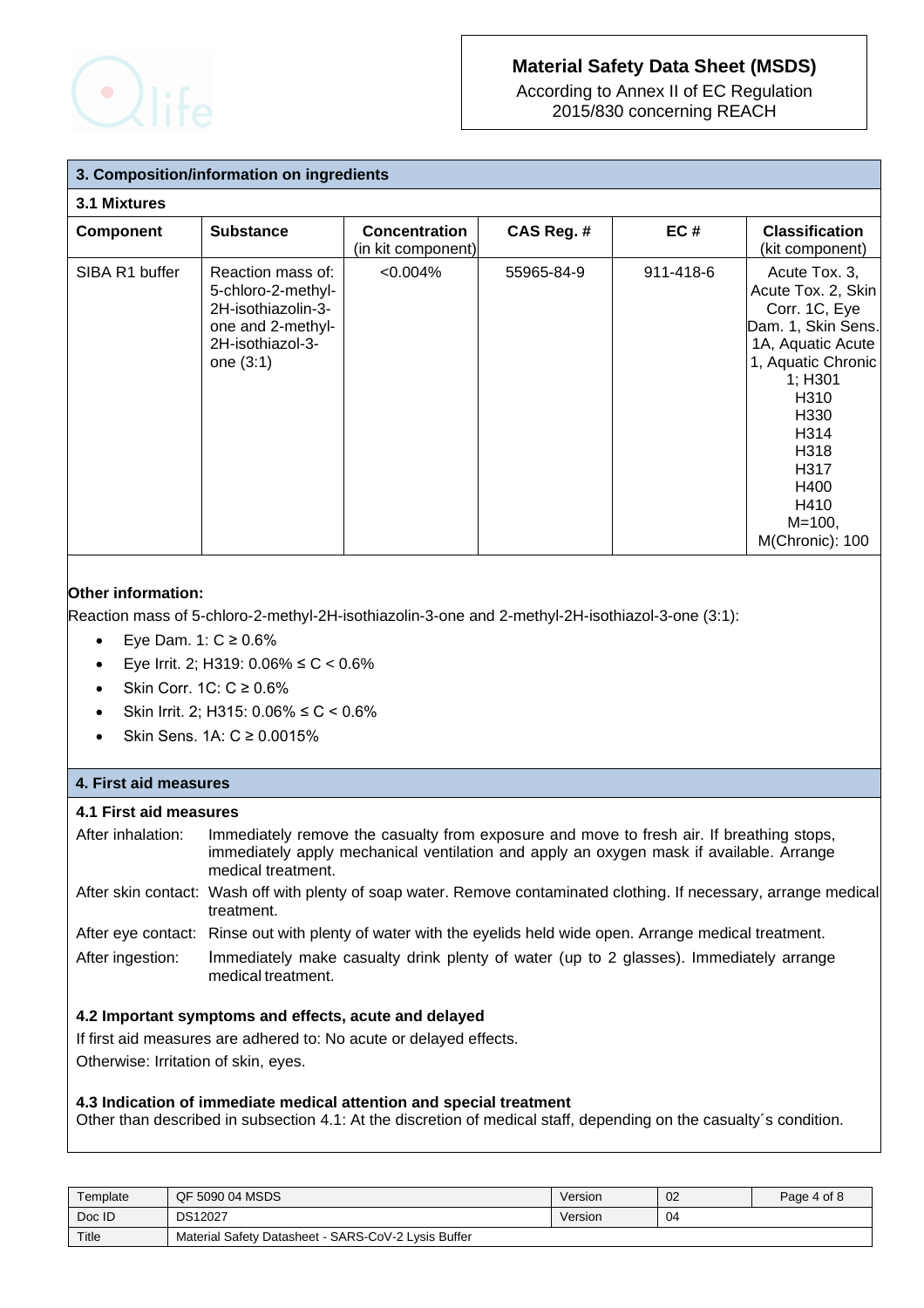

According to Annex II of EC Regulation 2015/830 concerning REACH

#### **5. Fire-fighting measures**

#### **5.1 Suitable extinguishing media**

Water spray, dry power or foam.

#### **5.2 Special hazards arising from the substance or mixture**

Carbon monoxide and carbon dioxide can be released in case of fire.

#### **5.3 Advice for fire fighters**

Wear suitable protective equipment and self-contained breathing apparatus.

#### **6. Accidental release measures**

**6.1 Personal precautions, protective equipment and emergency procedures** Do not inhale aerosols. Immediately change contaminated clothing.

#### **6.2 Environmental precautions**

Contain spillage. Prevent the mixtures from entering sewer systems.

#### **6.3 Methods and material for containment and cleaning up**

Mechanically recover the product. Clean with liquid-absorbent material and forward for disposal. Clean up affected area with appropriate detergents.

#### **7. Handling and storage**

## **7.1 Precautions for safe handling**

General Good Laboratory Practice must be maintained.

#### **7.2 Conditions for safe storage, including any incompatibilities**

Adhere to storage recommendations and expiry date as indicated on product labels.

#### **7.3 Specific end use(s)**

The product is intended only for professional use and only for the uses described in subsection 1.2.

#### **8. Exposure controls/personal protection**

#### **8.1 Personal protection/skin protection**

Wear laboratory coat and protective gloves.

#### **8.2 Respiratory protection**

 In case of unintentional release of reagents in amounts where the possibility of aerosol formation exists: Appropriate face mask.

#### **8.3 Eye/face protection**

Not required when handling as recommended.

| 9. Physical and chemical properties |              |                         |                                                                                    |  |  |
|-------------------------------------|--------------|-------------------------|------------------------------------------------------------------------------------|--|--|
| <b>Parameter</b>                    | Value        | <b>Method/Reference</b> | Comments                                                                           |  |  |
| Appearance                          | Clear liquid | Visual check            | No data available on the components. Not                                           |  |  |
| Odor                                | Odorless     | <b>NA</b>               | further investigated due to minimal<br>relevance for these non-hazardous mixtures. |  |  |
| Colour                              | Colourless   | NA                      |                                                                                    |  |  |

| Template | QF 5090 04 MSDS                                     | Version | 02 | Page 5 of 8 |
|----------|-----------------------------------------------------|---------|----|-------------|
| Doc ID   | <b>DS12027</b>                                      | Version | 04 |             |
| Title    | Material Safety Datasheet - SARS-CoV-2 Lysis Buffer |         |    |             |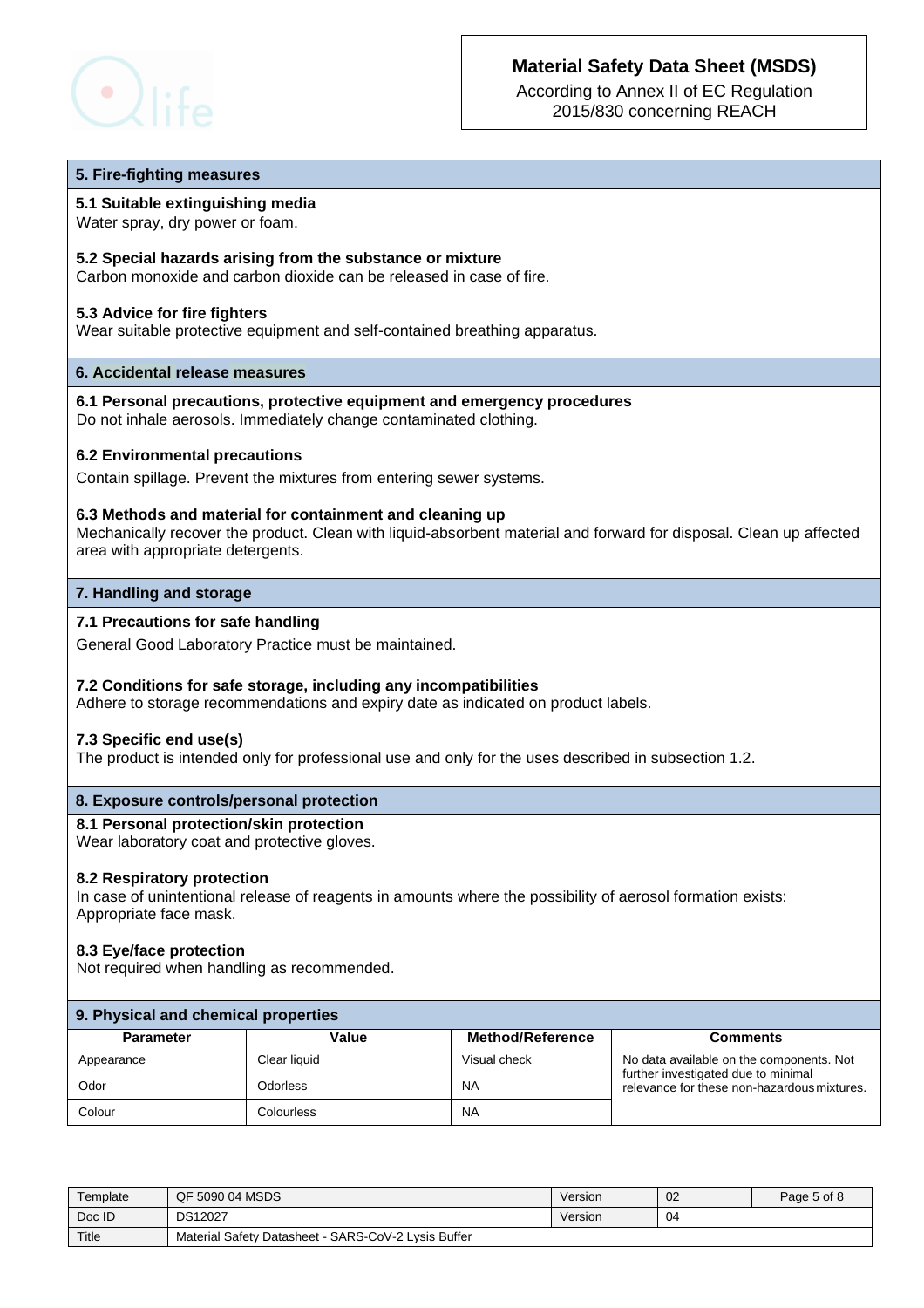

According to Annex II of EC Regulation 2015/830 concerning REACH

### **10. Stability and reactivity**

## **10.1 Reactivity**

Not reactive.

## **10.2 Chemical stability**

Stable, no hazardous reaction when handled and stored according to provisions.

## **10.3 Possibility of hazardous reactions**

No hazardous reactions known.

## **10.4 Conditions toavoid**

None when handling as recommended.

### **10.5 Incompatible materials**

None known.

# **10.6 Hazardous decomposition products**

None known.

## **11. Toxicological information**

## **11.1 Information on toxicological effects**

| Acute toxicity:                | CMIT/MIT: LD50 oral (rat) 64 mg/kg, LD50 dermal (rabbit) 87 mg/kg, LC50<br>inhale (rat) 0.17 mg/kg |
|--------------------------------|----------------------------------------------------------------------------------------------------|
| Skin corrosion/irritation:     | Skin - Rabbit<br>CMIT/MIT: Result: Corrosive, category 1C                                          |
| Serious eye damage/irritation: | Eyes - Rabbit                                                                                      |
|                                | CMIT/MIT: Result: Causes serious eye damage                                                        |
| Skin sensitization:            | Maximization Test - Guinea pig                                                                     |
|                                | <b>CMIT/MIT: Result: Positive</b>                                                                  |
| Respiratory irritation:        | Data not available.                                                                                |
| Respiratory sensitization:     | Data not available.                                                                                |
| Germ cell mutagenicity:        | Data not available.                                                                                |
| Carcinogenicity:               | Data not available.                                                                                |
| Reproductive toxicity:         | Data not available.                                                                                |
| STOT-single exposure           | Data not available.                                                                                |
| STOT-repeated exposure:        | Data not available.                                                                                |
| Aspiration hazard:             | Data not available.                                                                                |
| Repeated dose toxicity         | Data not available.                                                                                |

| Template | QF 5090 04 MSDS                                     | Version | 02 | Page 6 of 8 |
|----------|-----------------------------------------------------|---------|----|-------------|
| Doc ID   | <b>DS12027</b>                                      | Version | 04 |             |
| Title    | Material Safety Datasheet - SARS-CoV-2 Lysis Buffer |         |    |             |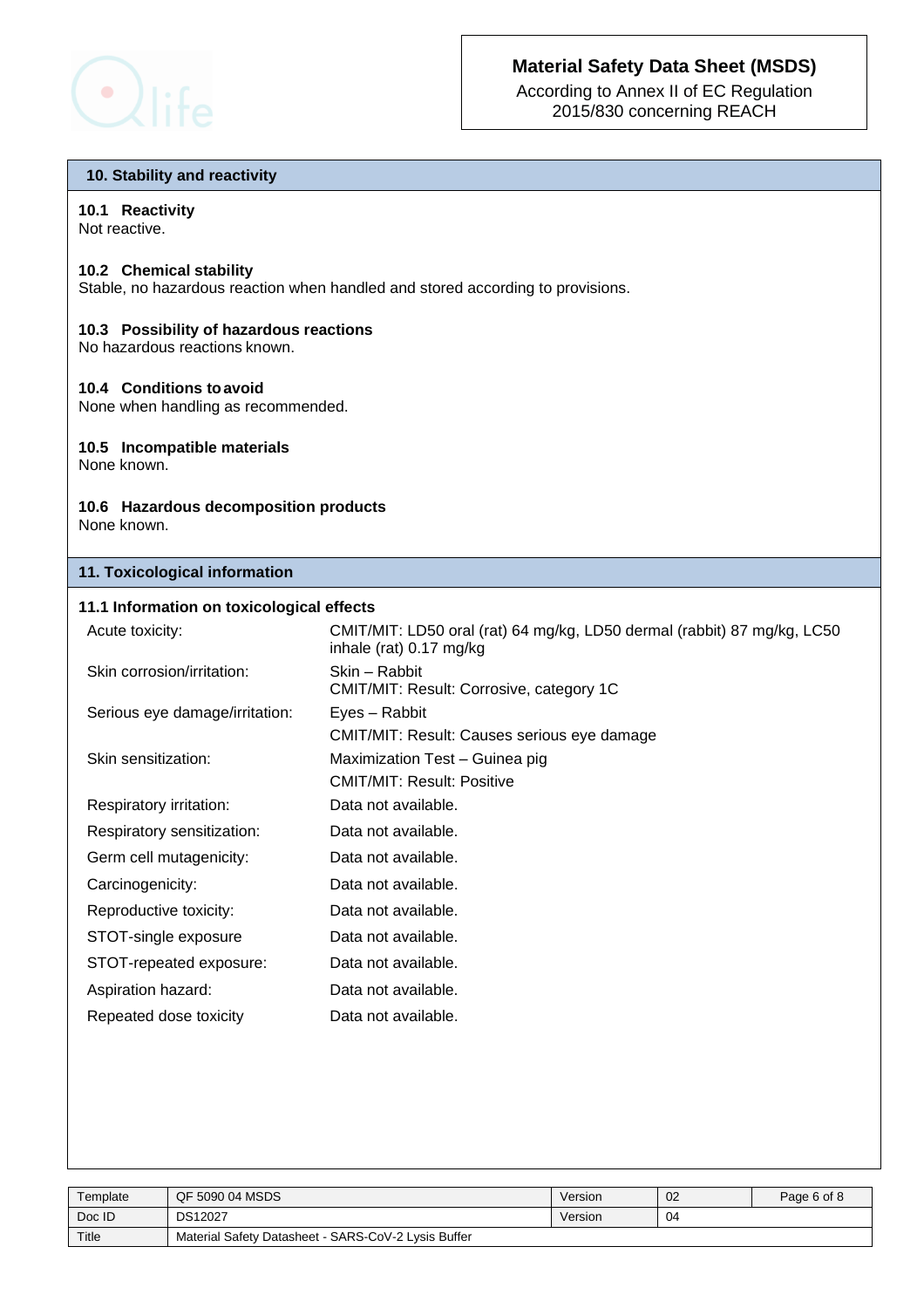

According to Annex II of EC Regulation 2015/830 concerning REACH

## **12. Ecological information**

## **12.1 Toxicity:**

### **Aquatic toxicity:**

CMIT/MIT; Toxicity to fish: Flow-through test LC50 - Oncorhynchus mykiss (rainbow trout) – 0.19 mg/L - 96 h. Toxicity to daphnia and other aquatic invertebrates: Flow-through test LC50 - Daphnia magna (Water flea) – 0.18 mg/L - 48 h. Toxicity to bacteria: Static test EC50 - activated sludge – 4.5 mg/L - 3 h.

# **Toxic effects on other organisms:**

Data not available.

#### **12.2 Persistence and degradability:** Data not available.

## **12.3 Bioaccumulative potential:** Data not available.

**12.4 Mobility in soil:** Data not available.

#### **12.5 Results of PBT and vPvB assessment:** Data not available.

## **12.6 Other adverse effects:**

Data not available.

## **13. Disposal considerations**

National regulations for disposal must be adhered to, for both disposal of packaging material and any remaining product.

#### **13.1 Waste treatment methods**

No specific waste treatment methods required.

## **14. Transport information**

No special transport regulations apply.

**14.1 UN number:** NA

- **14.2 UN proper shipping name:** NA
- **14.3 Transport hazard class(es):** NA
- **14.4 Hazard group:** NA
- **14.5 Environmental hazards:** NA
- **14.6 Special precautions for user:** NA

## **14.7 Transport in bulk according to Annex II of MARPOL 73/78 and the IBC code:** NA

| Template | QF 5090 04 MSDS                                     | Version | 02 | Page 7 of 8 |
|----------|-----------------------------------------------------|---------|----|-------------|
| Doc ID   | <b>DS12027</b>                                      | Version | 04 |             |
| Title    | Material Safety Datasheet - SARS-CoV-2 Lysis Buffer |         |    |             |